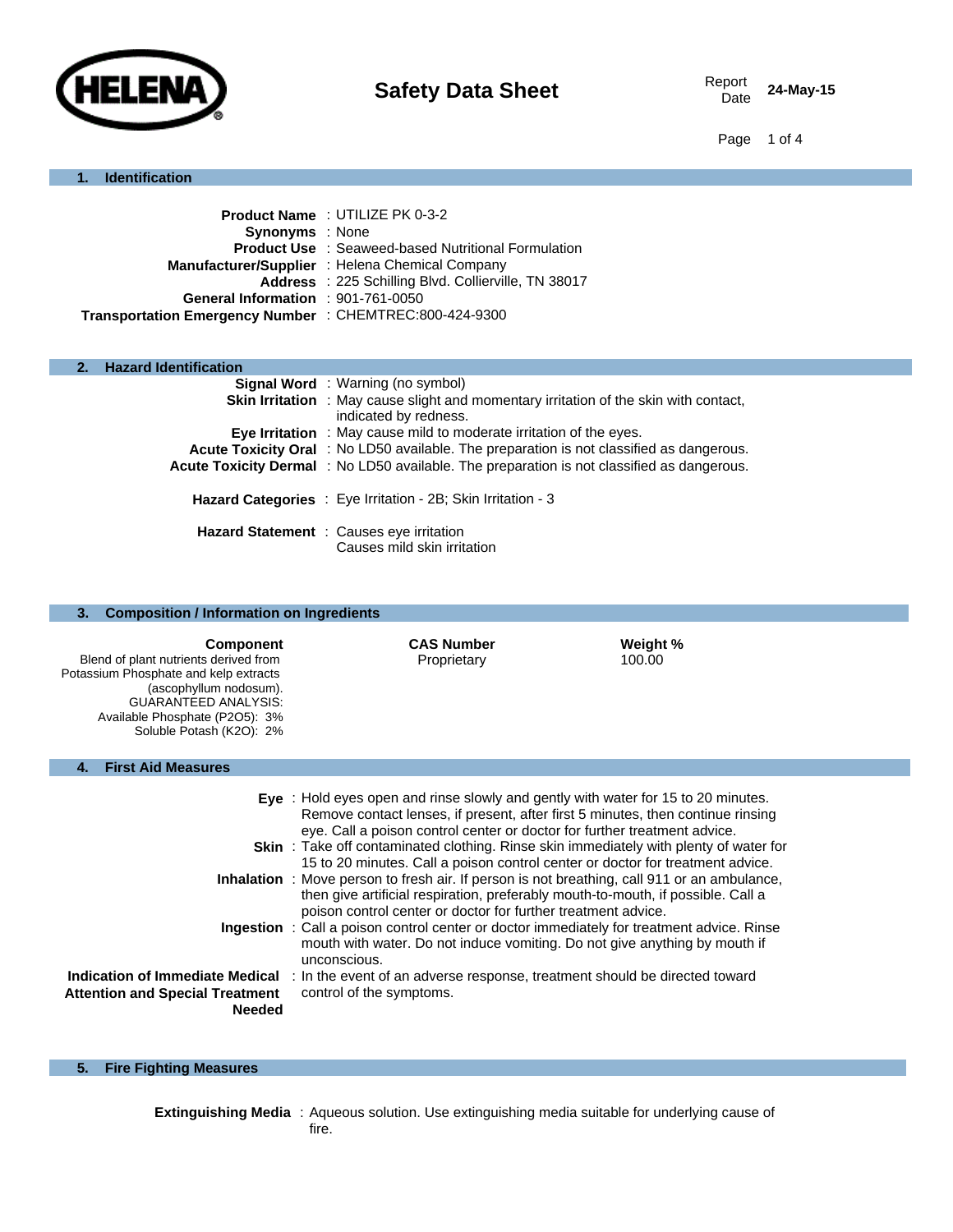

Page 2 of 4

|          | <b>Specific Hazards Arising from the</b> : May emit toxic and irritating fumes under fire conditions. |
|----------|-------------------------------------------------------------------------------------------------------|
| Chemical |                                                                                                       |
|          | Special Fire Fight Proc : Wear self-contained breathing apparatus and full protective clothing.       |

| <b>Accidental Release Measures</b>                                 |                                                                                                                                                                                                                               |
|--------------------------------------------------------------------|-------------------------------------------------------------------------------------------------------------------------------------------------------------------------------------------------------------------------------|
| <b>Personal Precautions</b>                                        | : Do not allow unprotected or unnecessary personnel into spill area.                                                                                                                                                          |
|                                                                    | Protective Equipment : Splashproof goggles or face shield, impervious gloves, impervious apron and<br>footwear. Respiratory protection not normally needed. Eyewash and emergency<br>shower should be available in work area. |
| <b>Emergency Procedures</b>                                        | : Do not allow spilled product to enter waterways or drains.                                                                                                                                                                  |
| <b>Methods and Materials for</b><br><b>Containment and Cleanup</b> | : Collect spilled liquid with an inert absorbent. Sweep or scoop up and place in<br>suitable containers for proper disposal.                                                                                                  |
|                                                                    |                                                                                                                                                                                                                               |

| <b>Handling and Storage</b>        |                                                                                                                                                                                                          |
|------------------------------------|----------------------------------------------------------------------------------------------------------------------------------------------------------------------------------------------------------|
|                                    | <b>Precautions for Safe Handling</b> : Keep locked up and out of reach of children. Do not contaminate water, food or<br>feed by storage, handling or disposal. Keep container tightly closed. Do not    |
| <b>Conditions for Safe Storage</b> | allow water to be introduced into the contents of the container.<br>: Store in original container only. Do not store near heat or open flame. Do not<br>store with oxidizing agents or ammonium nitrate. |

|  |  | 8. Exposure Controls / Personal Protection |  |  |  |
|--|--|--------------------------------------------|--|--|--|
|--|--|--------------------------------------------|--|--|--|

| <b>TLV/PEL</b> : No TLV or PEL established.                                                                        |
|--------------------------------------------------------------------------------------------------------------------|
| Appropriate Engineering Controls: General and/or local exhaust should be sufficient.                               |
| <b>Personal Protective Equipment</b> : Splashproof goggles or face shield, impervious gloves, impervious apron and |
| footwear. Respiratory protection not normally needed. Eyewash and emergency                                        |
| shower should be available in work area.                                                                           |

# **9. Physical and Chemical Properties**

|                                                                | <b>Odor/Appearance</b> : Opaque green to brown liquid; slight odor. |
|----------------------------------------------------------------|---------------------------------------------------------------------|
|                                                                | Flash Point, <sup>o</sup> F : Non-combustible                       |
| Boiling Point, <sup>o</sup> F : Not determined                 |                                                                     |
| Melting Point(Freezing point), <sup>o</sup> C : Not determined |                                                                     |
| Vapor Pressure, mm Hg @ 20 °C : Not applicable                 |                                                                     |
| <b>Vapor Density</b> : Not applicable                          |                                                                     |
| <b>Solubility in Water : Soluble</b>                           |                                                                     |
|                                                                | <b>Molecular Formula</b> : Not applicable, formulated mixture.      |
| Density, g/mL @ 25 °C : 1.059-1.079                            |                                                                     |
| <b>Evaporation Rate(Butyl Acetate = : Not determined</b>       |                                                                     |
| 1)                                                             |                                                                     |
| <b>Octanol/Water Partition : No information found</b>          |                                                                     |
| <b>Coefficient</b>                                             |                                                                     |
|                                                                | $pH : 2.82$ to 3.52                                                 |
| <b>Flammable Limits (approximate</b> : Not applicable          |                                                                     |
| volume % in air)                                               |                                                                     |
| <b>Auto-ignition Temperature</b> : Not applicable              |                                                                     |
| Decomposition temperature : No information found               |                                                                     |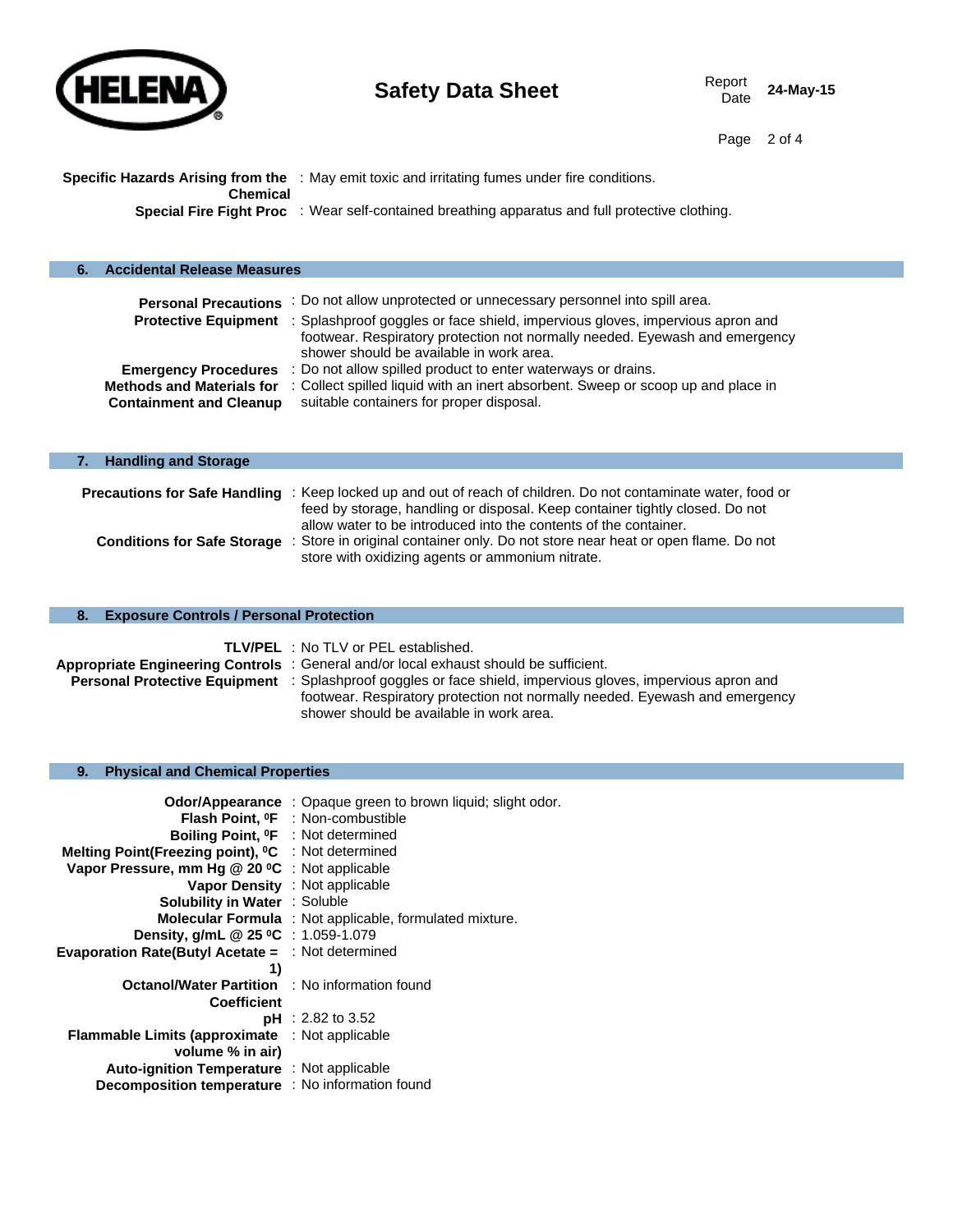

Date **24-May-15**

Page 3 of 4

## **10. Stability and Reactivity**

|                                          | <b>Reactivity</b> : No information found                                                                  |
|------------------------------------------|-----------------------------------------------------------------------------------------------------------|
| <b>Chemical Stability : Stable</b>       |                                                                                                           |
|                                          | Hazardous Decomposition : May emit toxic and irritating fumes under fire conditions.                      |
| <b>Products</b>                          |                                                                                                           |
| Hazardous Polymerization: Will not occur |                                                                                                           |
|                                          | <b>Conditions to Avoid</b> : Avoid contact with strong alkaline materials.                                |
|                                          | <b>Incompatible Materials</b> : Avoid contact with strong alkaline materials and strong oxidizing agents. |

## **11. Toxicological Information**

|                                           | Acute Toxicity (Oral LD50) : No LD50 available. Not classified as hazardous by ingestion.             |
|-------------------------------------------|-------------------------------------------------------------------------------------------------------|
|                                           | Acute Toxicity (Dermal LD50) : No LD50 available. No hazard anticipated by skin absorption.           |
|                                           | Acute Toxicity Inhalation LC50 : No LC50 available. Not classified as hazardous by inhalation.        |
| Likely Routes of Exposure : Eyes and skin |                                                                                                       |
|                                           | <b>Skin Irritation</b> : May cause slight and momentary irritation of the skin, indicated by redness. |
|                                           | <b>Eye Irritation</b> : May cause mild to moderate irritation of the eyes with contact. Symptoms      |
|                                           | include burning, redness and watering of eyes.                                                        |
|                                           | <b>Skin Sensitization</b> : Not listed as a sensitizer.                                               |
|                                           | <b>Carcinogenic</b> : Not listed by IARC, NTP or OSHA.                                                |
|                                           | <b>Chronic Effects</b> : None currently known.                                                        |
|                                           | Other Hazards : None currently known.                                                                 |

#### **12. Ecological Information**

|                                                             | <b>Ecotoxicity</b> : No information found      |
|-------------------------------------------------------------|------------------------------------------------|
| <b>Persistence and Degradability</b> : No information found |                                                |
| <b>Bioaccumulative Potential : No information found</b>     |                                                |
|                                                             | <b>Mobility in Soil</b> : No information found |
| <b>Other Adverse Effects</b> : No information found         |                                                |

#### **13. Disposal Considerations**

**Waste Disposal Method** : This material must be disposed of according to Federal, State or Local procedures under the Resource Conservation and Recovery Act.

## **14. Transport Information**

|                                                | <b>UN Proper Shipping Name</b> : Not regulated by DOT, IATA or IMDG.                                      |
|------------------------------------------------|-----------------------------------------------------------------------------------------------------------|
| <b>Transport Hazard Class</b> : None           |                                                                                                           |
| <b>UN Identification Number</b> : None         |                                                                                                           |
| <b>Packaging Group</b> : None                  |                                                                                                           |
| Environmental Hazards : No information found   |                                                                                                           |
|                                                | <b>Transport in Bulk</b> : No information found                                                           |
| Special Precautions for : No information found |                                                                                                           |
| Transportation                                 |                                                                                                           |
|                                                | <b>Freight Classification</b> : Fertilizing Compound, (Manufactured Fertilizer), Liquid, NOIBN (NMFC Item |
|                                                | 68140, Sub 6, Class 70)                                                                                   |